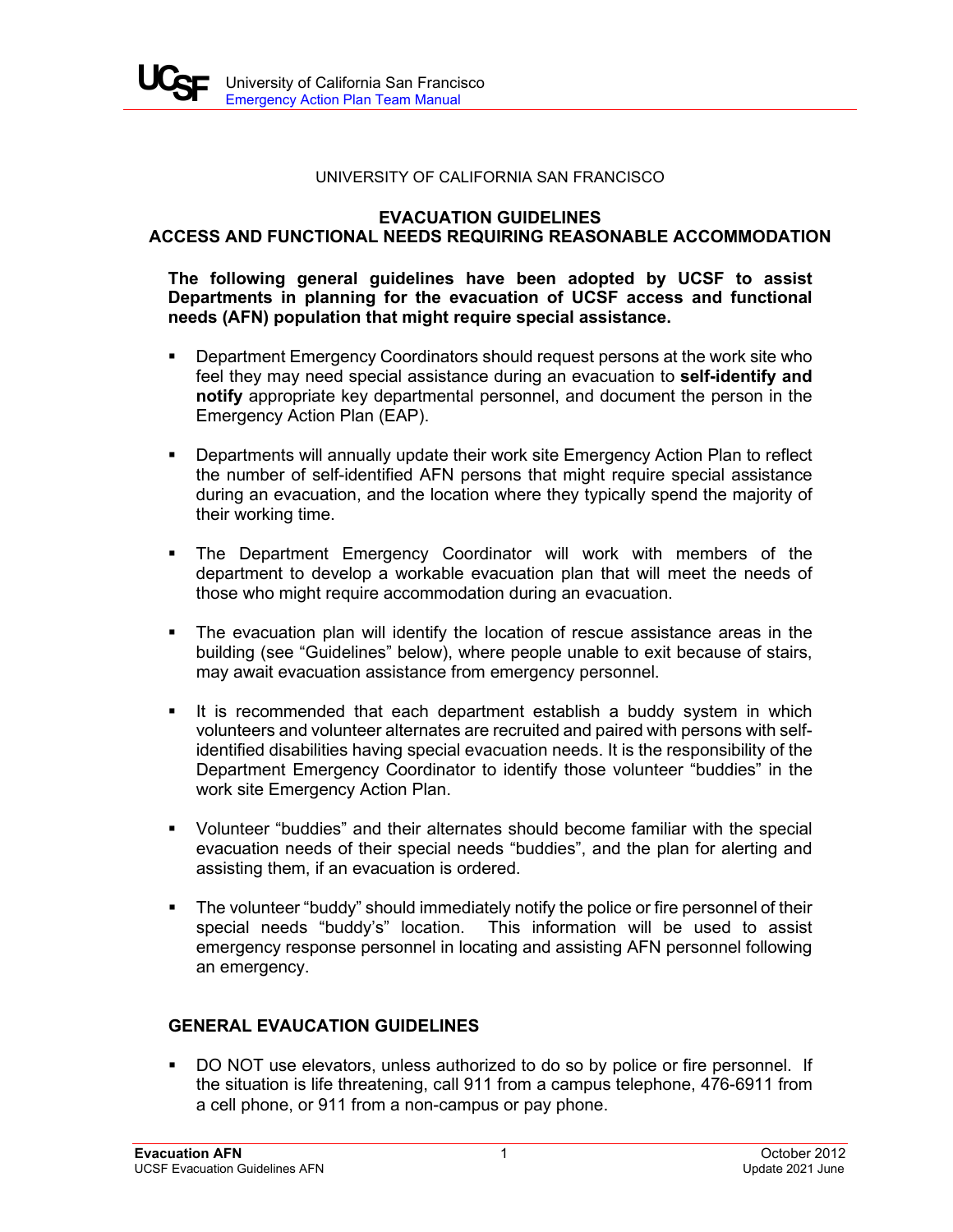

- Generally, exit stairways are resistant to fire and smoke for approximately two hours. These are the safest areas during an emergency evacuation. AFN persons are advised to proceed to exit corridors and stairwells. Rescue personnel are instructed to check all exit corridors and stairwells first for any stranded persons.
- If possible, check the evacuation route for obstructions before assisting the person to the exit.
- **If people with mobility impairments cannot exit on their own, be transported via an** evacuation chair, or be safely lifted by two persons familiar with utilizing the fireman's carry technique they should be moved to a safer area (e.g., fire-exit or "Emergency Exit" enclosed stairwells, into an adjoining building behind the fire doors). All emergency exit stairwells are fire rated. Notify police or fire personnel immediately about any people remaining in the building, and their locations. Police or fire personnel will decide whether the location is safe, and will evacuate when necessary or if possible.
- $\blacksquare$  In the event the disabled individual cannot or refuses to be evacuated and is moved to a safer area, the Buddy and disabled individual should assure communications can be maintained with the disable individual during the emergency:
	- o Exchange cell phone numbers and program into address-book before an emergency. Test am make sure they will connect (communicates) between the EAA and stairwell.
	- $\circ$  Provide the Buddy and disabled individual with hand-held 2-way radios. Test am make sure they will connect (communicates) between the EAA and stairwell.
	- $\circ$  Buddy to provide cell phone or radio channel of the disabled individual to the Emergency Coordinator.
	- o Check in with the individual at every 30 minutes until rescued.
- If people are in immediate danger and cannot be moved to a safer area to wait for assistance, **and an evacuation chair is not available**, it may be necessary to evacuate them using a two person fireman's carry technique. DO NOT evacuate AFN persons in their wheelchair. This is standard practice to ensure the safety of AFN people and volunteers. **Attempt a rescue evacuation ONLY if you have had rescue training or the person is in immediate danger and cannot wait for professional assistance. Consider your options and the risks of injuring yourself and others in an evacuation attempt. Do not make an emergency situation worse.**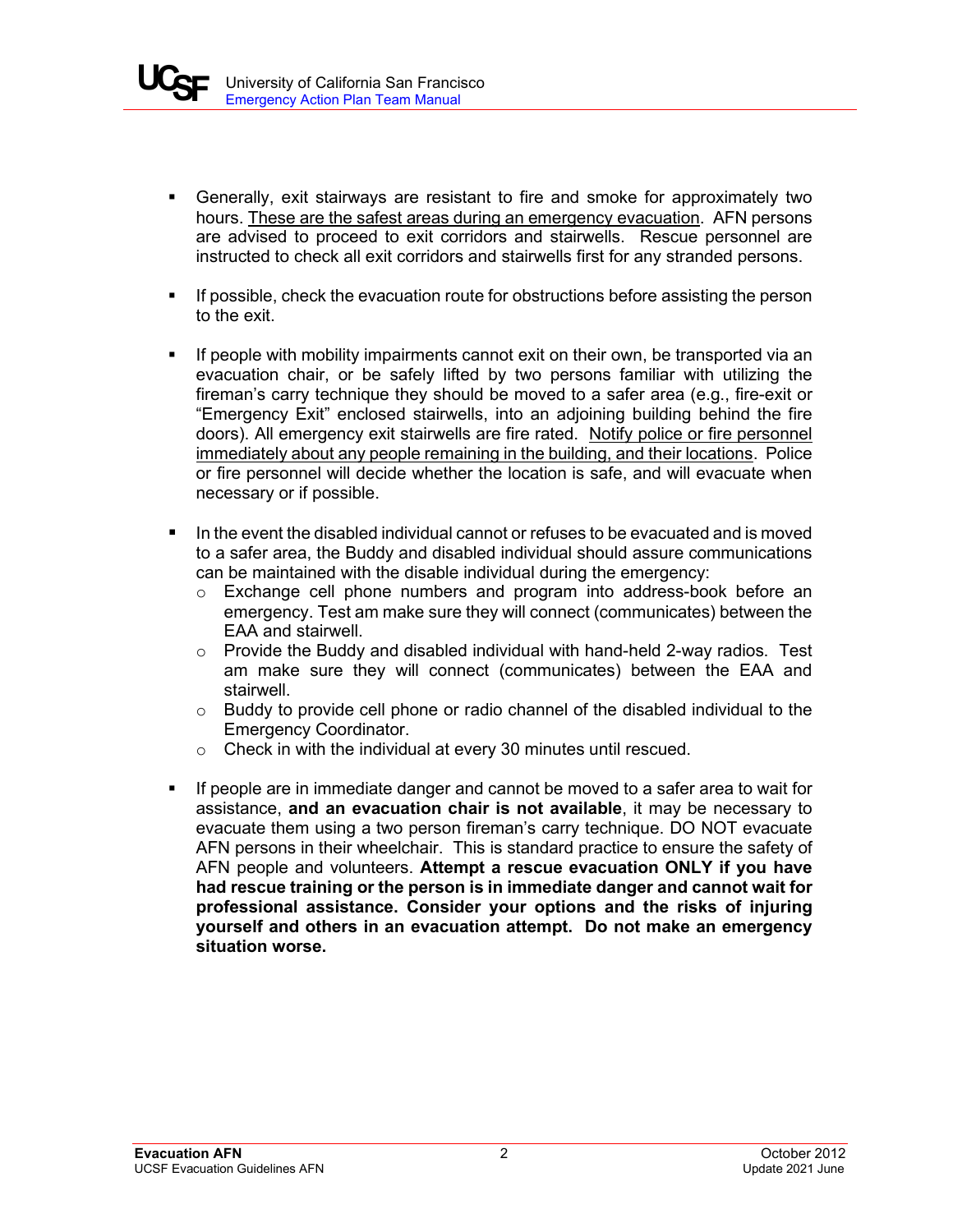

## **For the Deaf and Hearing Impaired:**

- **Deaf and hearing-impaired persons may not hear audible fire alarms. Use an** alternative warning system.
- Get the attention of a person with a hearing disability by touch and eye contact, or by turning the light switch on and off. Do not use the light switch method if you smell natural gas in the area. Clearly state the problem. Be prepared to write a brief note to advise of the situation and evacuation instructions.
- **Offer visual instructions to advise of the safest route or direction by pointing toward** exits or evacuation maps.

## **For Mobility Impairments:**

- Persons who self-identify as mobility impaired for the EAP and for whom Buddies have been assigned, should be offered the option to have an evacuation chair installed in the nearest fire exit stairwell with training in its use and operation for the disabled individual and Buddies for emergency evacuation. (Refer to "Evacuation Chair Use Agreement" and "Evacuation Chair Training Agreement").
- Planning and fire drill training for persons who self-identify as mobility impaired for the EAP and for whom Buddies have been assigned, but declines to have an evacuation chair and training provided, shall include evacuation to a fire exit stairwell (if not working on a ground floor) to await evacuation by emergency responders (Fire, EMS, Police).
- If you are assisting a non-ambulatory person, be aware that some people have minimal ability to move, and lifting them may be dangerous to their well-being. Non-ambulatory persons needs and preferences vary. Always ASK someone with a disability how you can help BEFORE attempting any rescue technique or giving assistance. Ask how he or she can best be assisted or moved, and whether there are any special considerations or items that need to come with the person.

## **When not to evacuate (shelter-in-place):**

- When the danger is outside and you are unable to evacuate to an area far enough (i.e. hazardous material spill).
- Close all doors and windows; turn off all HVAC systems.
- WarnMe, UCSF emergency notification system will send voice and text message with instructions to shelter-in-place to all UCSF E-mail accounts and any selfregistered mobile devices (registered at [www.warnme.ucsf.edu](http://www.warnme.ucsf.edu/))
- **Outdoor warning sirens or horns will alert people (San Francisco tests the system** and can be heard every Tuesday at Noon).
- Keep everyone indoors until given the all clear.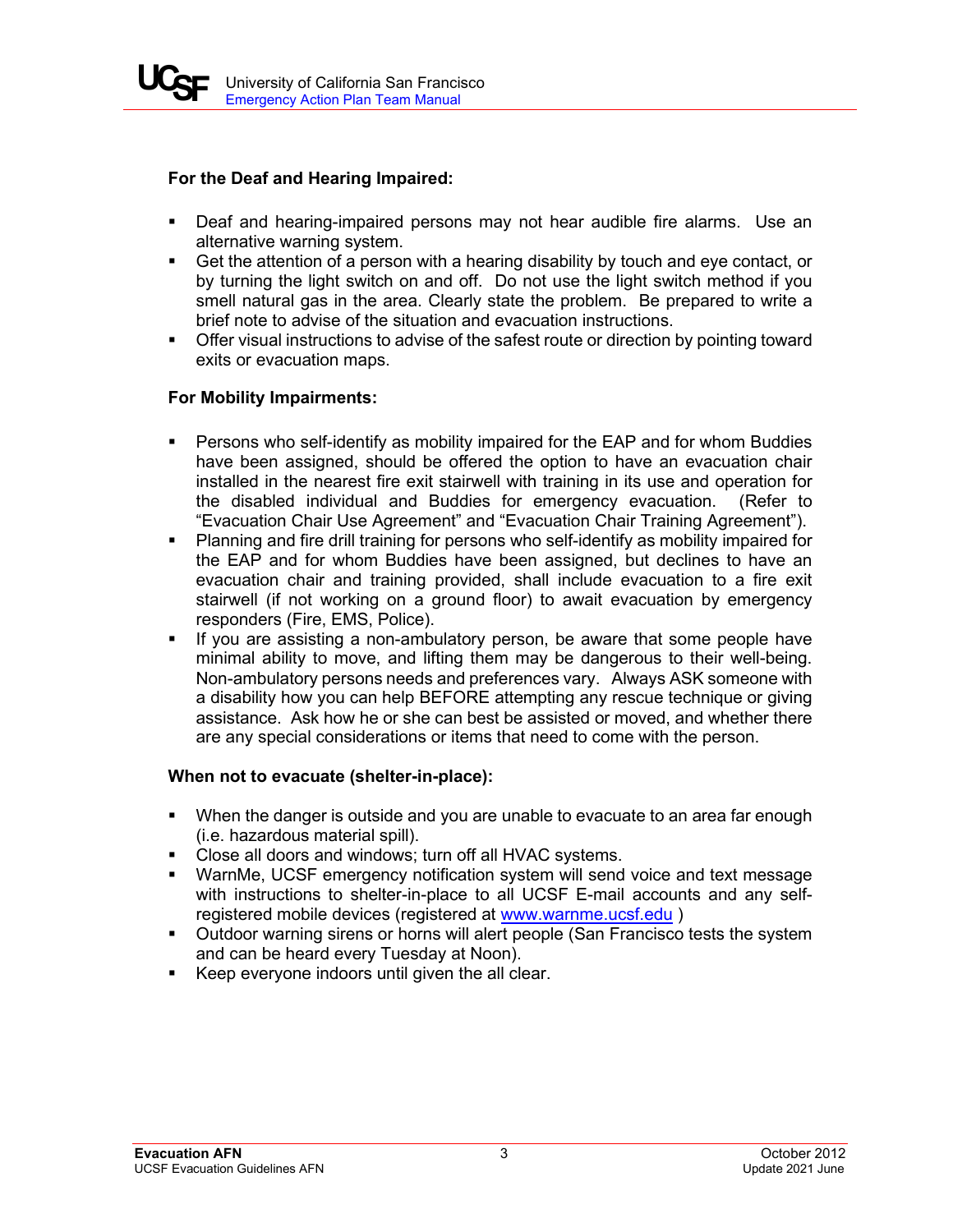

# **SUMMARY**

- Know your department staff. Encourage individuals with disabilities to self-identify with the EAP Emergency Coordinator for emergency planning purposes.
- **Prepare a personal evacuation plan for anyone requiring special assistance in an** evacuation, i.e., staff, students, patients, and visitors. Plan for what they would do, who will assist them, use of evacuation chairs if indicated, and where they should go to wait for assistance. Include this information in the work-site Emergency Action Plan.
- **Prepare any disabled staff for emergency evacuations in advance.**
- **•** Department staff should be invited to volunteer to assist people with disabilities in an emergency. Identify these volunteer "buddies" and their back-ups in the Department Emergency Action Plan. In the absence of a volunteer, assign Floor Wardens and alternates to serve as Buddies.
- Train staff to be aware of the special needs of people with disabilities and how to offer assistance.
- **IDENT** Identify rescue assistance areas in your building, for any people unable to use stairs and who have declined use of an evacuation chair to await evacuation assistance from emergency personnel.
- Refer to the website [UCSF Committee on Disability Inclusion](https://diversity.ucsf.edu/committees/3434711).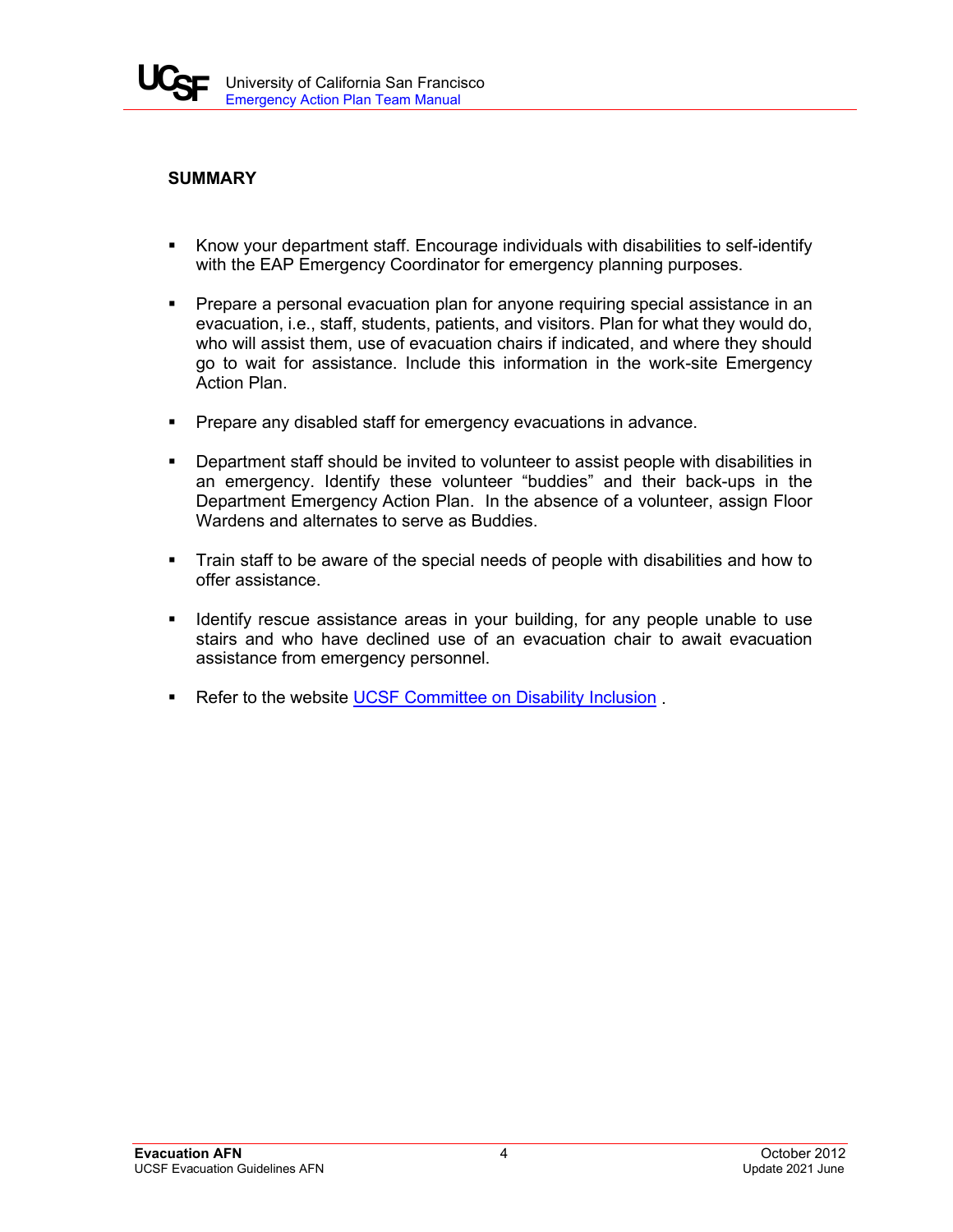

## **EVACUATION CHAIR USE AGREEMENT**

A limited number of Evacuation Chairs are available for placement in UCSF buildings in which a student, faculty, staff or affiliate works. Priority for placement of an evacuation chair will be for individuals with permanent mobility disabilities which may prevent safe and timely self-evacuation from the building by stairs. Upon approval of a request, UCSF PD Homeland Security Emergency Management Division (HSEM) will arrange for and cover the cost for mounting of the evacuation chair<sup>[1](#page-4-0)</sup> to the emergency stairwell wall which the Emergency Action Plan Emergency Coordinator has identified as the nearest fire exit.

REQUESTING EVACUATION CHAIRS: Departments requesting placement of an Evacuation Chair are to submit the Evacuation Chair Request form (see attached) to HSEM a[t eap@police.ucsf.edu](mailto:eap@police.ucsf.edu) or Mail Box 0238. The request is to be signed by the Departments EAP approval authority (refer to EAP).

A current and complete UCSF Emergency Action Plan (EAP) must be on file with HSEM or submitted with the request listing the person with disability in the EAP and the designation of two or more Buddies (See UCSF EAP: "Other Staff Assignments" section).

TRAINING AND PRACTICE: Each buddy is to sign the Evacuation Chair Training Agreement (see attached) and complete the on-line UCSF EAP Evacuation Chair training before a chair will be issued. The requesting Department agrees to have the Buddies practice maneuvering the evacuation chair down the designated fire exit stairwell quarterly and annual during fire drills. To gain confidence in the evacuation chairs safety and stability, the disabled individual should be encouraged to participate at least once to assure proper fit of the chair and decent of at least one flight of stairs. Ideally they will participate in the quarterly practice sessions with the buddies.

LOCATION OF EVACUATION CHAIR: Evacuation chairs will be mounted to the wall of the nearest rated fire exit stairwell on the upper floor of the building where the disabled individual works. The EAP Emergency Coordinator is to identity the location on the Evacuation Chair Request form.

WEIGHT LIMITATIONS: The Evacuation Chairs have a 300 lb. weight limit. It is important for the safety of the mobility disabled individual and the Buddies who will operate the evacuation chair that the department verify with the disabled individual that their weight does not exceed 300 lbs.

EQUIPMENT RETURN: Once the disabled individual no longer works at the assigned work area covered by the EAP, the Department is to notify HSEM so the chair may be removed and reissued.

EQUIPMENT THEFT OR DAMAGE: In the event the Evacuation Chair is missing from its designated location, the EAP Coordinator shall notify UCPD to report a possible theft by calling 467-1414 or on-line at [www.police.ucsf.edu](http://www.police.ucsf.edu/) – Report a Crime [\(http://police.ucsf.edu/report\\_crime/start-report.html\)](http://police.ucsf.edu/report_crime/start-report.html).

Anytime the EAP staff notice damage to breakage or experience a mechanical problem, they are to notify HSEM and place an "Out of Order" sign on the Evacuation Chair.

MAINTENANCE: HSEM will maintain an annual equipment inspection and maintenance program per manufacturer's owner's manual.

<span id="page-4-0"></span> $1$  Based upon available supply. If none available, your home Department may be responsible for purchasing and installing.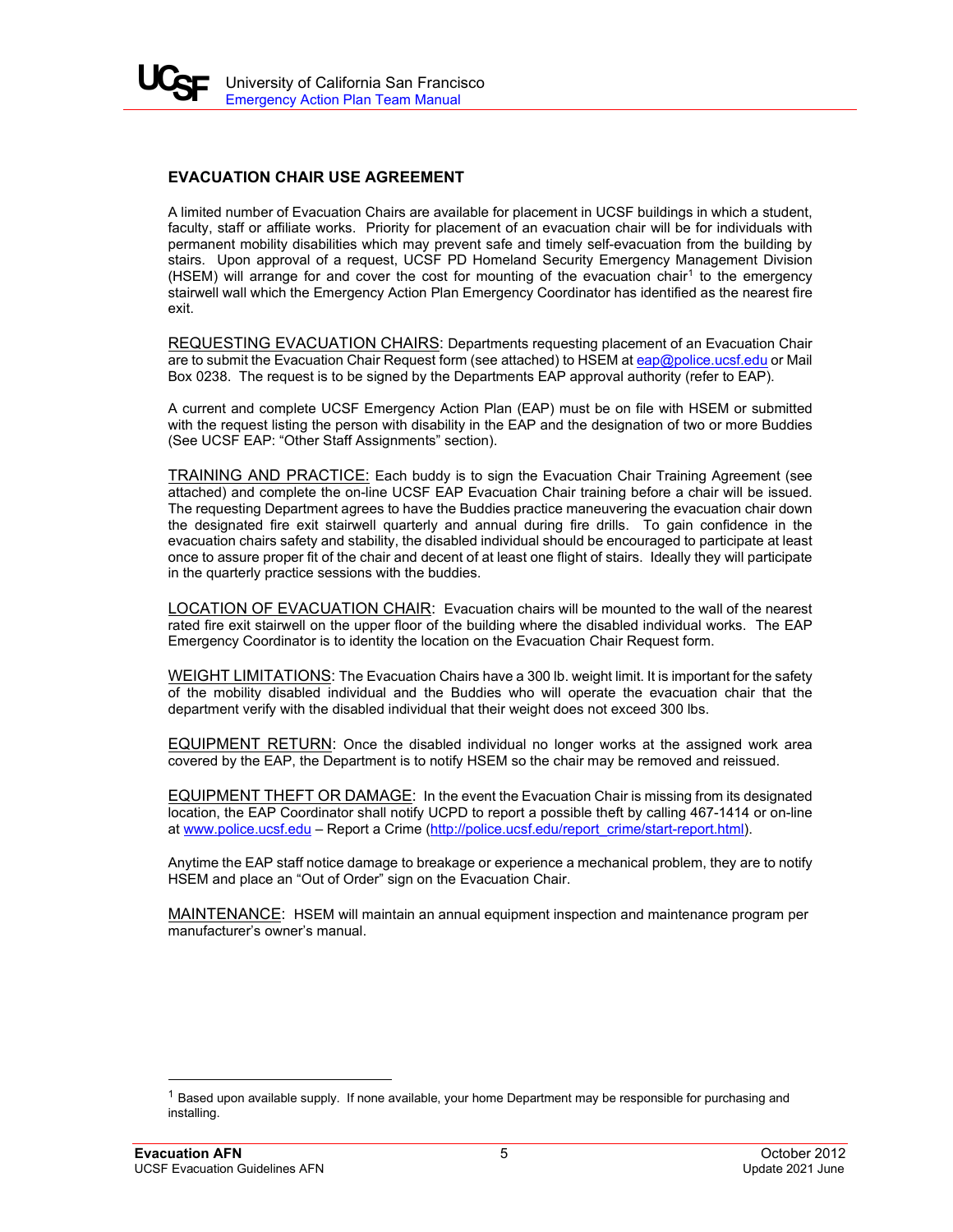

# **Evacuation Chair Request Form[2](#page-5-0)**

| Department*                                                            |                                                                                        |
|------------------------------------------------------------------------|----------------------------------------------------------------------------------------|
| Location*                                                              |                                                                                        |
| <b>Requestor Name</b>                                                  |                                                                                        |
| Requestor E-mail                                                       |                                                                                        |
| <b>Requestor Phone</b>                                                 |                                                                                        |
| Date                                                                   |                                                                                        |
| Type of mobility disability (check):                                   |                                                                                        |
| Individual uses wheelchair<br>$\bullet$                                |                                                                                        |
| Individual uses cane or<br>$\bullet$<br>walker                         |                                                                                        |
| Mobility impairment does<br>$\bullet$<br>not require assistive device, |                                                                                        |
| but cannot use stairs.                                                 |                                                                                        |
| Individual's weight 300 lbs. or less                                   |                                                                                        |
| Location of nearest fire exit stairwell                                |                                                                                        |
| Number of floors to descend                                            |                                                                                        |
| Name of individual needing<br>evacuation chair                         |                                                                                        |
| Name of Buddy                                                          |                                                                                        |
| Name of Alternate Buddy                                                |                                                                                        |
| Name of EAP Emergency                                                  |                                                                                        |
| Coordinator ("SAA" if Requestor)                                       |                                                                                        |
| To be signed by the EAP Approver:                                      | On behalf of the above department, I agree to abide by the terms and conditions of the |
| <b>Evacuation Chair Use Agreement</b>                                  |                                                                                        |
| Name & Title                                                           |                                                                                        |
| Signature                                                              |                                                                                        |
| <b>HSEM Acknowledgement</b>                                            |                                                                                        |
| <b>HSEM Director's Approval/Date</b>                                   |                                                                                        |
| Equipment Serial #                                                     |                                                                                        |
| <b>Equipment Installation Date</b>                                     |                                                                                        |
| Equipment Return (HSEM Use only)                                       |                                                                                        |
| Date request to remove received                                        |                                                                                        |
| Date equipment removed                                                 |                                                                                        |

\* Department name and location must match the EAP. EAP must be completed online via UCSF MyAccess, UC Ready.

<span id="page-5-0"></span><sup>2</sup> Assure EAP on file with UC Ready documents individual requiring special assistance and designation of buddies. If not, submit updated EAP with request.